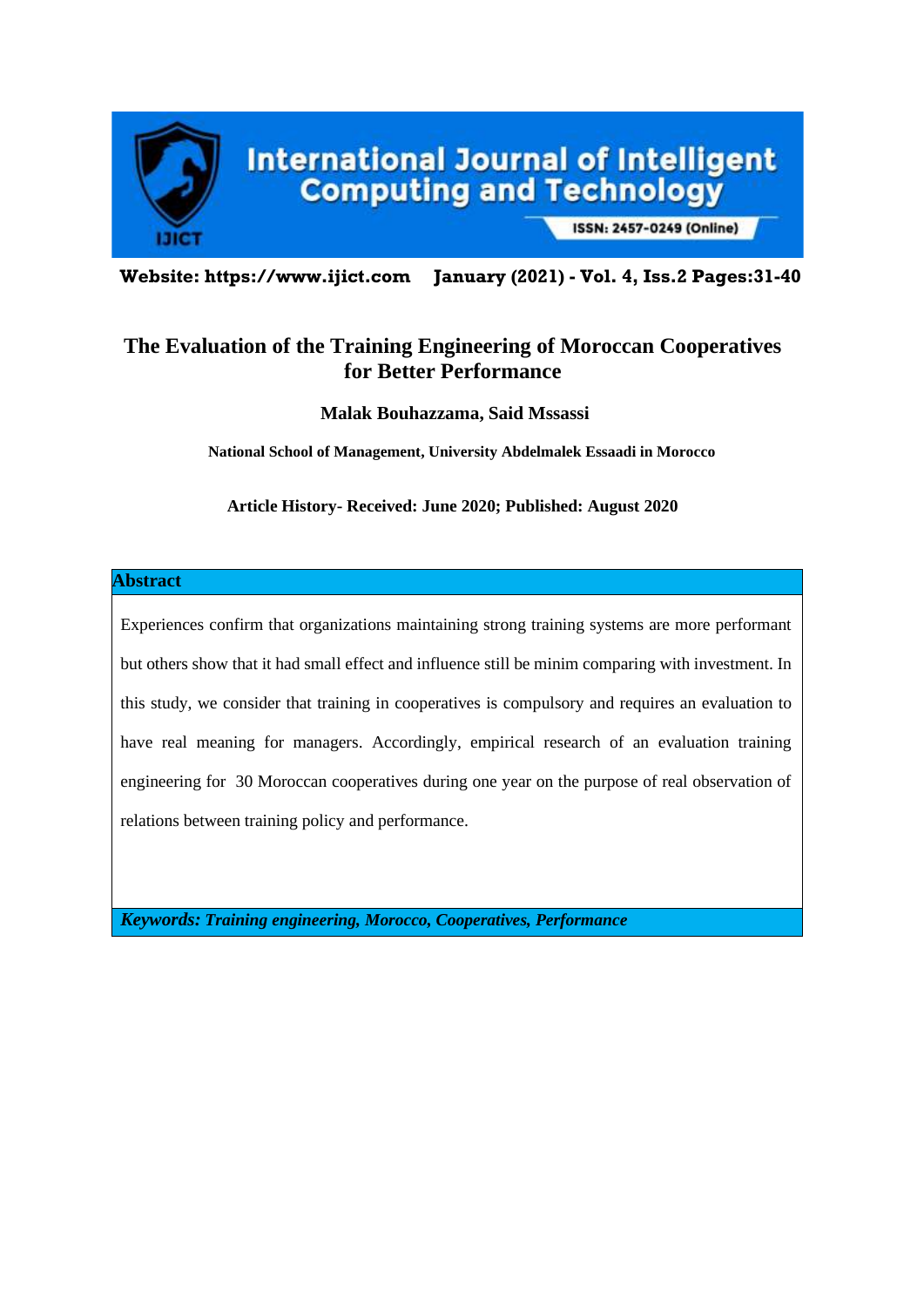### **1. INTRODUCTION**

Whether they are educational or professional, training systems, are now more than ever subject to important pressure to value their performance for better piloting, this approach is not new, as Landsheere (1994) points out: as soon as the first American Ministry of Education was created in 1867, it was specified that it was to be published every year "statistics and observations on the state and progress of trainings in education". After many researchers, methodological methods have been developed to assess the performance of training systems and provide managers with a number of indicators via dashboards that can help decision making. Vocational training systems are no exception and are increasingly subject to external evaluations or audits. These methods offered by education or training economists, whose primary concern is to improve the performance of systems, have been treated from an economic perspective, through two types of indicators: on the first hand, indicators linked to the productivity of the systems to measure their effectiveness in terms of the results obtained; on the second hand, indicators related to investments especially for the costs of training, interested in the study of the efficiency of the systems and their ability to obtain the results for the least cost.

International experts now agree to articulate the challenge of evaluating training systems around these three key concepts: effectiveness, efficiency and equity (Sall & De Ketele3, 1997). More and more small structures believe in the training from "mandatory expenditure" training to training "investment" (Caspar and Afriat, 1988; Walther, 1988). Intuitively, most realize that some training is necessary, even indispensable, for the survival of the company. The aim of this paper is only to explain the different dimensions to be taken into account in the evaluation of training systems. We do not wish, at this stage of our reflection, to go into detail on the measurement of the different indicators relating to the different dimensions, nor in the study of the methodological difficulties that it poses, even if these questions are fundamental..

### **2. LITERATURE REVIEW**

#### **Analytical framework**

AFNOR (1992) defines training as a set to people leaving the school system to reach a level of knowledge as the training objective. One dimension is missing in this definition, especially in terms of the individual. In effect, training improves particularly important human qualities and makes it possible to improve the management system of the organizations. Kirkpatrick (1976) proposes four levels of training evaluation, corresponding to four levels of action: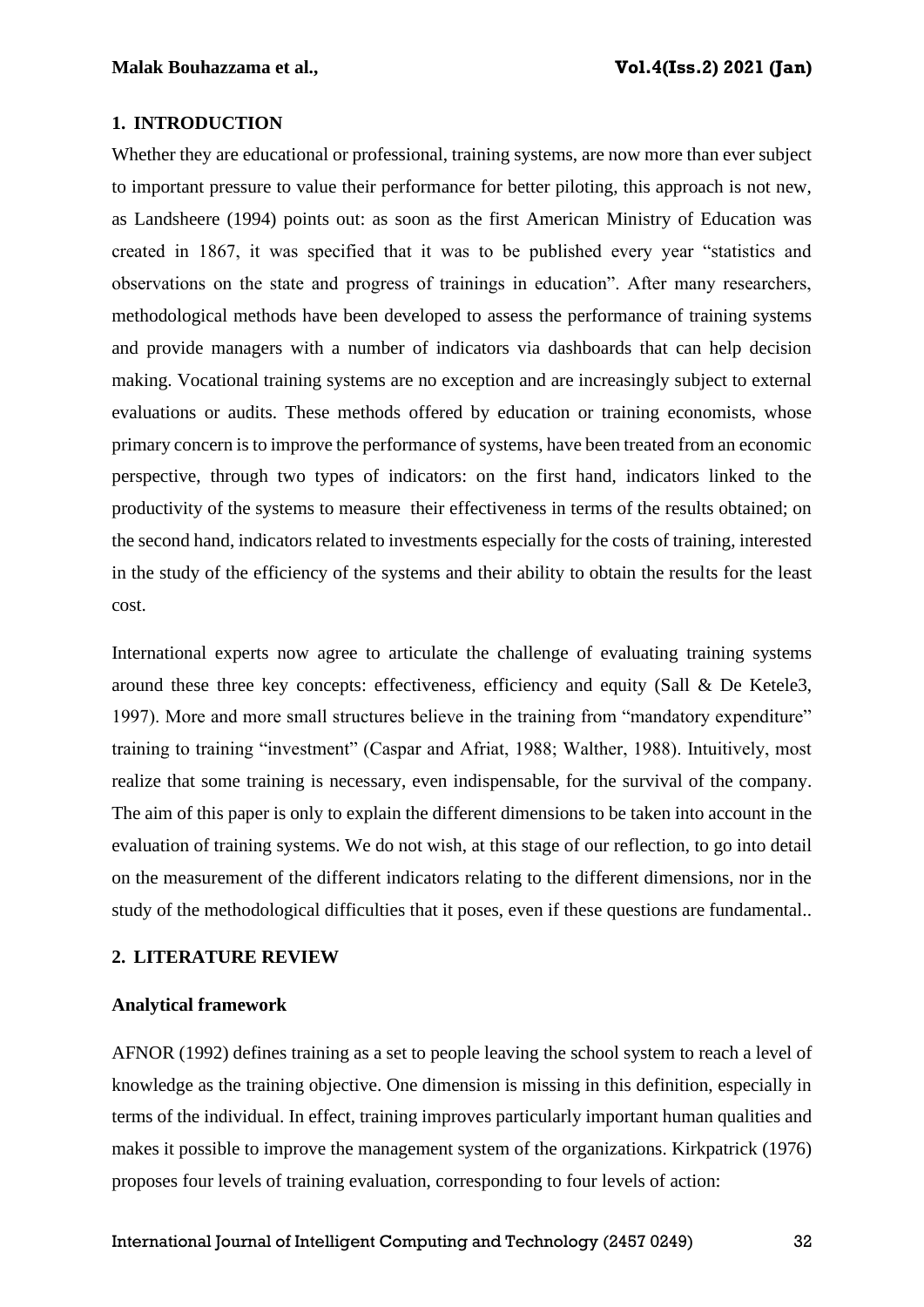-The "hot" evaluation on the modalities of the training followed;

- Evaluation of the knowledge of individuals;
- Assessment of the transfer of acquired knowledge to the workplace;
- Evaluation of the results of training on the company.

This fourth level appears like the one that best corresponds to the questions of a researcher in management sciences (Martory, 1992), training seen as an important means of improving the company's performance (Caron, 1994). The most important issue is at this level. But the difficulties methodology is amplified when the assessment affects the enterprise rather than the individual (Maher and Kur 1983; Kirkpatrick 1977). Many other variables that training can influence the management system and make it difficult to link such results to such and such action.

Considering the classic configuration of the cooperatives, the results seem more direct and less diffuse, which certainly facilitates the perception of the impact of training on the management system (Roger, 1985). The working in cooperatives therefore brings some methodological and reduced benefits the difficulties encountered.

#### **Determining training policies**

The description of these training policies involves the identification of method of evaluation of the main implementation procedures. It is necessary to present these determinants. Training expense is clearly and mainly important and allow to measure the degree of involvement training. Cooperatives choosed to devote a percentage higher than mandatory spending are rather rare, unless enjoying temporarily mutual funds. The proportion of enterprises spending more than the percentage appears to increase with size (CEREQ, 1992). In small structures, the most characteristic of training seems to be the training plan. Indeed, it appears that small organizations remain underdeveloped (Van Auken, 1982; D'Amboise and Bakanibona, 1990; D'Amboise, 1994), this being verified for human resource management actions, generally less formal in the smaller structures (Mcevoy, 1983; Mahé de Boislandelle, 1994). It remains possible to apply this finding training planning, which is often limited (Mcevoy 1983). However, training plans must ensure greater consistency while allowing for flexibility. Another key aspect of training policy remains the projection works over time. Some managers lead to developing projects longer-term training that is integrated into an overall intertake. Others are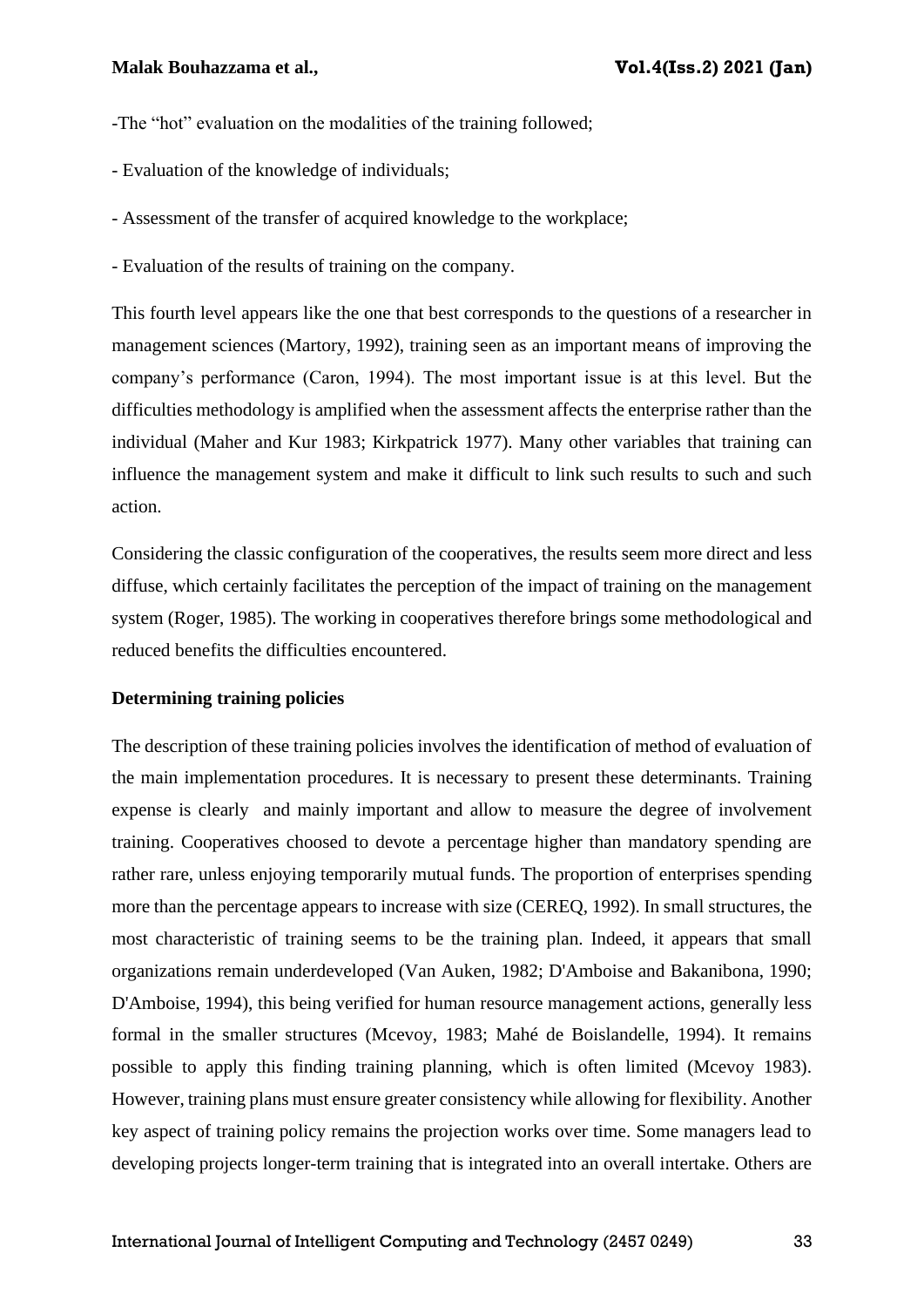content with one-off "one-on-one" actions, often reactive to a crisis. A long term vision remains more linked to increased formalization and a more proactive vision, allowing us to anticipate problems. It would appear that the training efforts undertaken in cooperatives do not take into account the long-term projects of the company (Fairfield-Sonn, 1987). In order to be able to link training actions with the company, the performance approach seems essential, the evaluation of Success can be multifaceted (Baldwin 1994). The choice to approach this performance in a global, systemic and dynamic involves finding a suitable general model. The model that served Marchesnay's (1992) basic search for performance indicators in which the management system of cooperatives is represented by an articulated diagram around four main areas: the goals of the leader, the environment, the organization organization and activities. These divisions are linked by key concepts, such as the business line, the organization's mission, culture, identity or action plan. Performance is understood through the perceived evolution of the various indicators, constructed from a literature review on possible influences of training on the components of the cooperative management system.

#### **The Social and Solidarity Economy in Morocco**

The Social and Solidarity Economy (SSE) represents an important economic and social development opportunity for the country. National and local authorities have, since the 1990s, measured the potential of SSE in terms of job creation and activity, the fight against poverty, precariousness and marginalization due to how the SSE structures operate and organize (collective initiative, proximity on the ground, etc.). It thus contributes to the production of goods and services at this level by contributing to the creation of jobs and value added. It therefore improves the standard of living of households and alleviates poverty. At the organizational level, the social economy is exercised in Morocco in the framework of cooperatives, associations, mutuals and foundations. All of these organizations would respect the basic values of the social economy by focusing on the integration of individuals into economic activity. Several sectors are covered by these organizations: agriculture, crafts, housing, tourism, forestry, financial services, health and social services, employment integration, education, cultural activities, etc; While the exercise of economic activities within the framework of these organizations is aimed at helping to meet urgent social needs and responding to critical social situations not met by the State or the private sector, it also reflects, on the one hand, the search for and establishment of new relations with these two sectors and, on the other hand, the trend towards anchoring a participatory and proximity approach to socioeconomic development from the bottom up. The crucial role played by the cooperative sector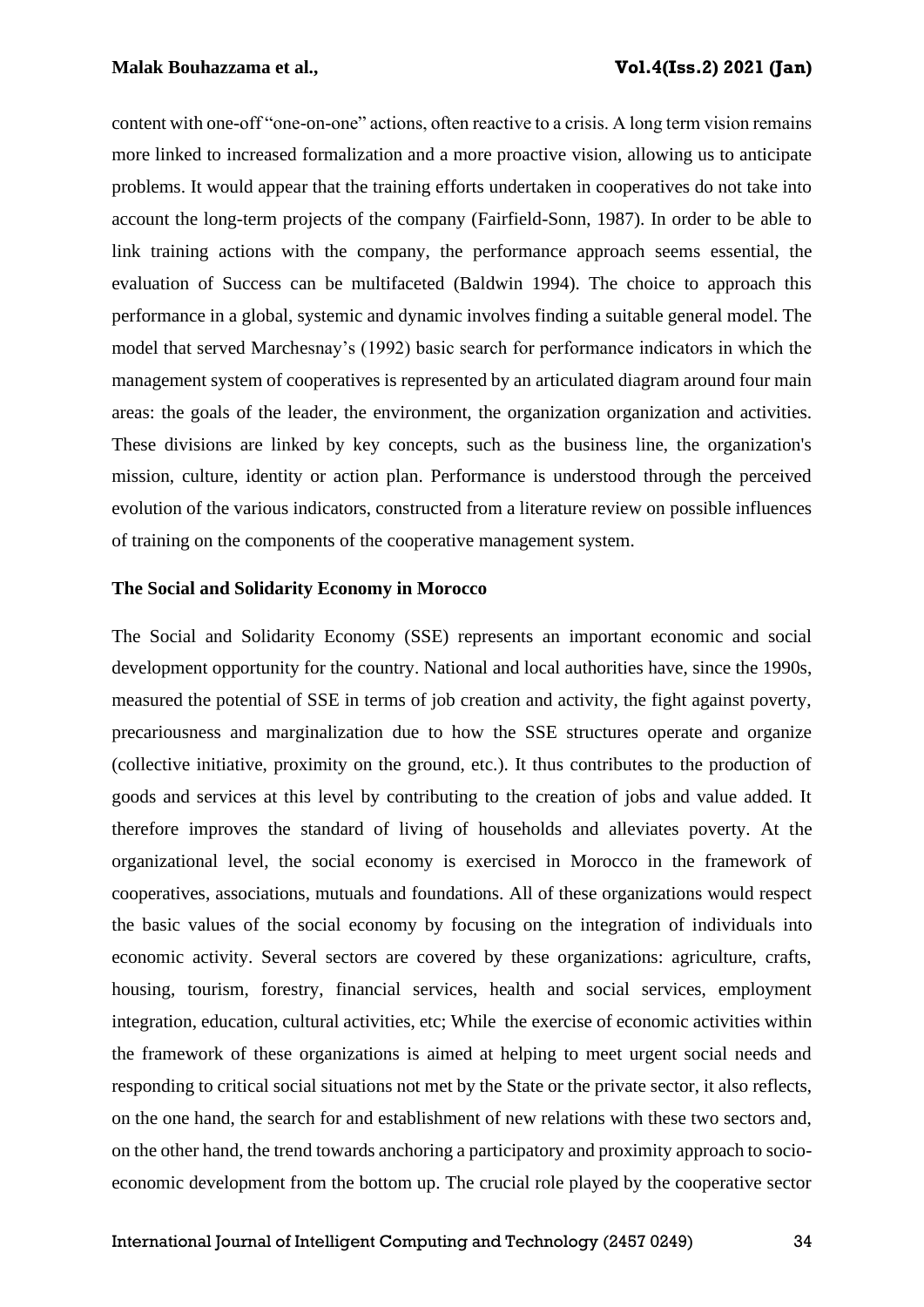#### **Malak Bouhazzama et al., Vol.4(Iss.2) 2021 (Jan)**

in the evolution of economic and social conditions, particularly at the territorial level, is well established; it is even considered by several experts as the best alternative to the failures of capitalism today and constitutes a real societal surplus value for the territories and support it must be a priority. Indeed, this sector has opened up great horizons for the creation of economic and social projects whose main ambition is to combat poverty, exclusion and the integration of small producers in the market and on the other hand, for the identification of opportunities to respond to the specific needs of a vulnerable population marginalized by the capitalist economy, and for the realization of these opportunities through the implementation of appropriate entrepreneurial solutions. It is a model, inspired by a balance between the values of equality, equity, solidarity, and empowerment, which has evolved between practice and the ideal. This organizational innovation project is still challenging the traditional conception of the economy and business management. These creative social initiatives have multiplied in recent years in Morocco, thanks to the launch of the National Initiative for Human Development Morocco has a relatively high unemployment rate (9.2% according to figures from the High Commission for Planning in 2013) particularly among young people, and the weight of the informal sector is far from negligible.

In Morocco, although the culture of solidarity, mutual aid and collective work, which constitute the basic principles of the social economy, is part of the traditions, the emergence of the sector in a structured and organized form, especially for its associative component, date of the 1980s and early 1990s. Indeed, the implementation of the Structural Adjustment Programme (SAP) during this period has resulted in a gradual disengagement of the State from several economic and social sectors, which has had rather harmful effects on employment, on the supply of public services and on the purchasing power of the population. Social economy organisations, particularly cooperatives, have developed rapidly and have gained ground in several areas, which have long been reserved for the State: the provision of local services and basic facilities, particularly in the rural world, the fight against illiteracy, the creation and support of development projects, the promotion and integration of women in the economic circuit, the financing of small projects, etc. In all these areas, social economy organizations perform work that is recognized by public authorities, as well as by populations or international organizations. The strength of social economy enterprises lies in their proximity to the people, their knowledge of the ground, their flexible mode of operation that allows them to intervene quickly and effectively. Even today, since the launch of the National Initiative for Human Development (INDH), by King Mohammed VI, on May 18, 2005, cooperatives have mobilized strongly to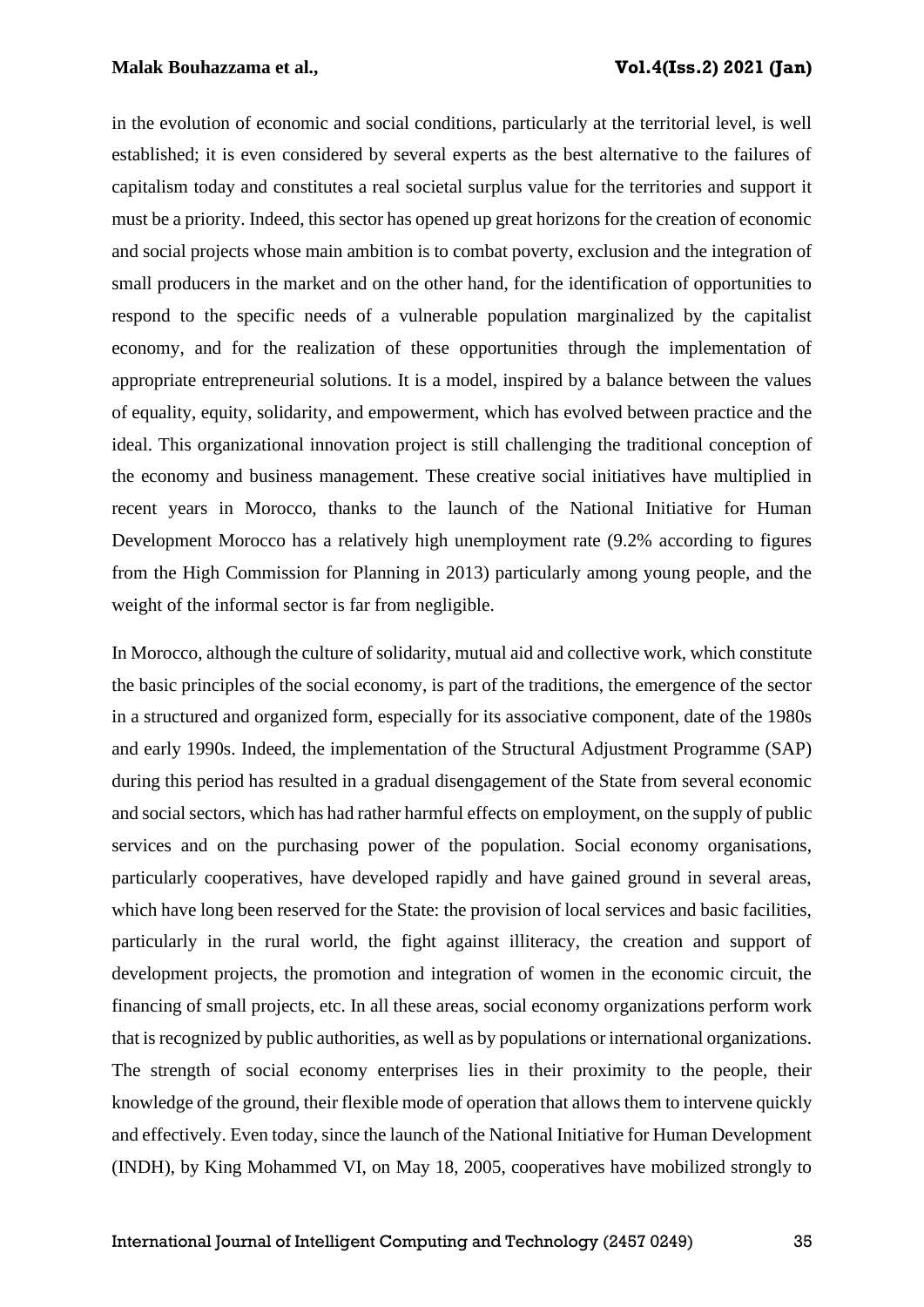succeed in this major project. They intervene to identify the needs of the populations, carry out income-generating activities, participate in the financing, organize the beneficiaries of the projects, participate in the governance bodies of the INDH, etc.

## **Cooperatives: Special Features and Principles**

Cooperatives are often born out of the imperative of meeting a community need, whether economic, social or cultural. As a result, many cooperatives have taken off in difficult economic times. They met needs that neither traditional businesses nor governments were able to meet. The benefits of cooperatives would outweigh just meeting needs. Many reports have shown that cooperatives will contribute to poverty reduction in developing countries. Paul Lambert (1964), one of the contemporary thinkers of corporatism, points out that "These initiators' moral preoccupations are: they all see cooperation as much more than the solution of a momentary and partial problem: they see it as a formula capable of renovating the whole economic and social system and of elevating men to a moral behavior made of nobility and disinterestedness». This is precisely the case with cooperative entrepreneurship. Co-operatives are founded and managed by universally recognized principles, by global bodies. Thus, the cooperative principles set out in the Declaration on the International Identity of Cooperatives (International Cooperative Alliance, 1995) are the guidelines that enable cooperatives to put their values into practice:

- Voluntary and open to all: Freedom and Personal Responsibility.
- Democratic power exercised by members: Equality and Democracy
- Member Economic Participation: Mutual Responsibility and Sharing.
- Autonomy and independence: Equity and Probity.
- Education, training and information: Transparency.
- Cooperation between cooperatives: Solidarity.
- Community Engagement: Social Responsibility and Citizenship.

### **3. Methods and Materials**

The Office du Development of Cooperation (ODCO) works, within the framework of the tasks assigned to it by Law 24/84, to the creation and support of craft cooperatives through extension, training/ information, legal assistance. The numerous studies, diagnostics, and audits carried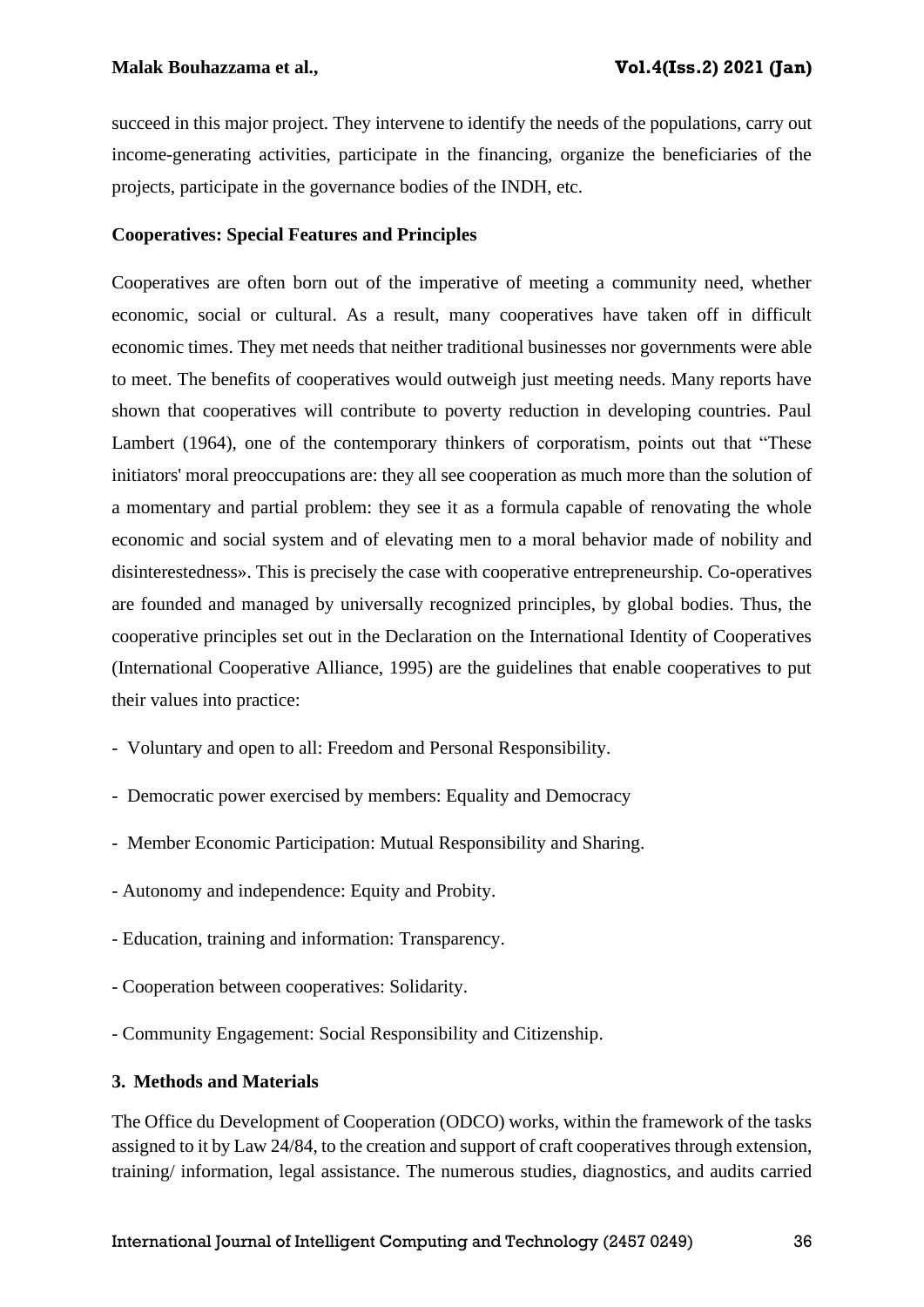out by the ODCO have shown that craft cooperative, like the others, experience difficulties related to their start-up in general during the first two years of their activities. n order to remedy this situation, the Mourafaka program was initiated by the ODCO and the Ministry of Supervision. This is a support program for newly created cooperatives (with less than two years of legal existence and at least one year of activity) which are generally the most confronted with the problem of starting their activity and its sustainability. This program lasts more than nine years (2011-2020) has trained 4,000 cooperatives in all sectors at a rate of 500 per year, offers strategic diagnostic services (training needs of managers of cooperatives, technical assistance in commercial promotion), group training of managers (capacity building of managers in the governance of cooperatives) and individual coaching (supporting cooperatives in implementing their development plans ). These cooperatives were considered eligible for the mourafaka program, as they met the criteria for selecting beneficiaries, in particular projects that valued local resources, as part of the development of a promising sector, supported by young graduates and women, with funding from national programs such as the INDH (National Initiative for Human Development) and the ADS (Social Development Agency). These measures would help to ensure the continuity of cooperatives after incorporation and their openness to development as economic and social projects. Although it is too early to conclude the implementation of this program, the initial contacts that have been made with the boards of directors of the targeted cooperatives to establish the roadmap that the cooperative uses to succeed in its support program, are very encouraging.

# **Research Objectives**

The purpose of this article is to identify the various through the methods described before questioning their possible influences on the management system. This object can be translated into three questions major:

- Can a significant positive link be found between some of the training policies and cooperative performance?

- Can we deduce causal relationships between these training policies and the performance?

# **Research Methodology and Data Analysis**

To answer these questions, this study was conducted with 30 co-operatives In Morocco. This is a qualitative study through semi-directive interviews with managers and presidents of cooperatives as seen on this table (Table 1):

# **Table 1: Data Sheet of the Cooperatives Studied**

| erents<br>------<br>~ ~<br>$. + + - - -$<br>$ -$<br>---<br>яа<br>'''<br>$\sim$ one $\sim$<br>ner<br>aulol.<br>на<br>$\sim$ |
|----------------------------------------------------------------------------------------------------------------------------|
|----------------------------------------------------------------------------------------------------------------------------|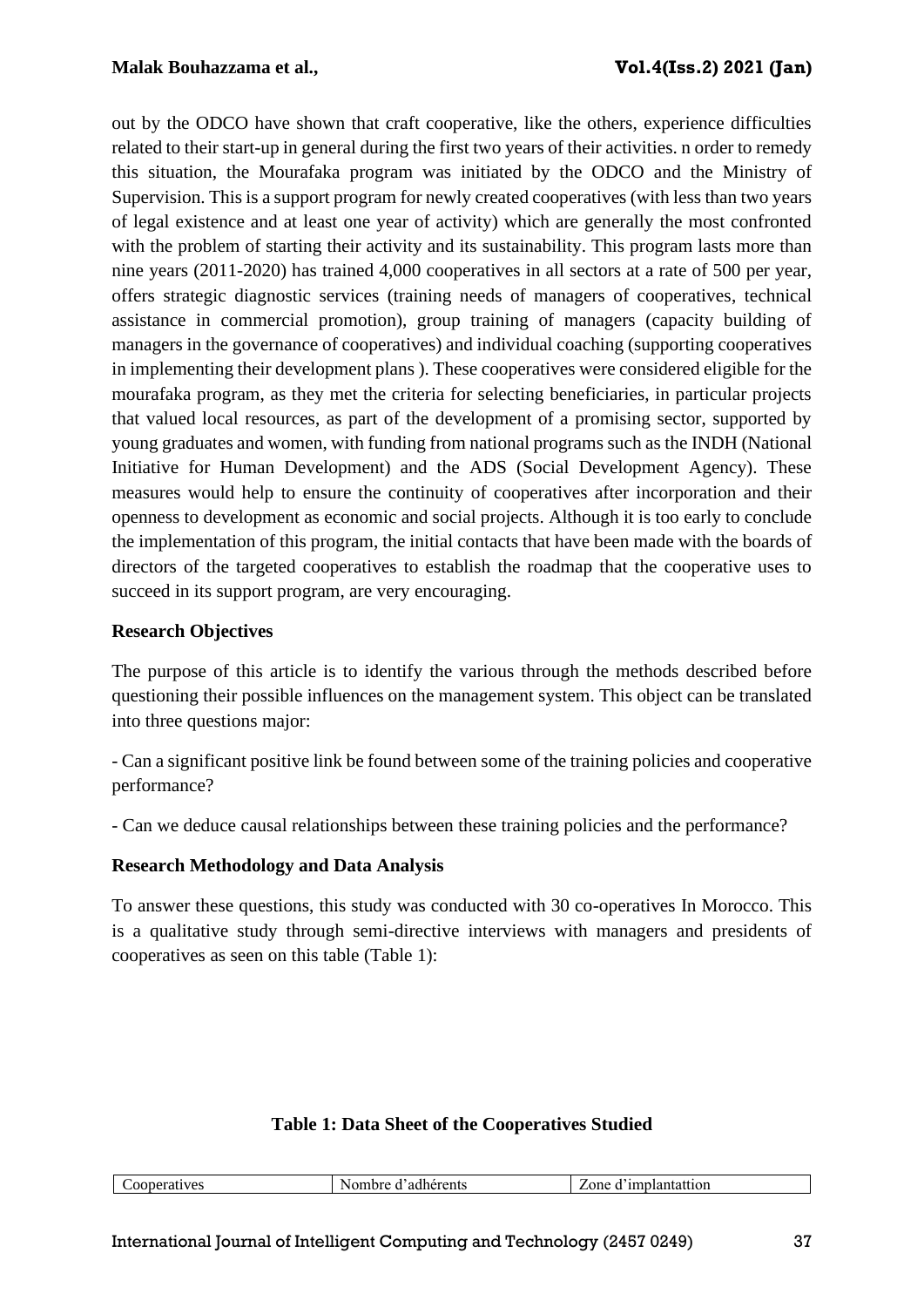| Cooperative 1  | 17  | Marrakech    |
|----------------|-----|--------------|
| Cooperative 2  | 200 | Rabat        |
| Cooperative 3  | 30  | Ouezzane     |
| Cooperative 4  | 42  | Tanger       |
| Cooperative 5  | 100 | Chaouen      |
| Cooperative 6  | 15  | Errachidia   |
| Cooperative 7  | 120 | Zagora       |
| Cooperative 8  | 220 | Ouezzane     |
| Cooperative 9  | 45  | Beni Mellal  |
| Cooperative 10 | 10  | Tetouan      |
| Cooperative 11 | 22  | Sidi Kacem   |
| Cooperative 12 | 35  | Sidi Slimane |
| Cooperative 13 | 47  | Kenitra      |
| Cooperative 14 | 89  | Rabat        |
| Cooperative 15 | 45  | Ouezzane     |
| Cooperative 16 | 20  | Sidi Kacem   |
| Cooperative 17 | 100 | El Houceima  |
| Cooperative 18 | 22  | Ouezzane     |
| Cooperative 19 | 13  | Chaouen      |
| Cooperative 20 | 45  | Chaouen      |
| Cooperative 21 | 118 | Kenitra      |
| Cooperative 22 | 67  | Sidi Kacem   |
| Cooperative 23 | 90  | Sidi Kacem   |
| Cooperative 24 | 82  | Fès          |
| Cooperative 25 | 14  | Sidi Slimane |
| Cooperative 26 | 16  | Ouezzane     |
| Cooperative 27 | 30  | Sidi Slimane |
| Cooperative 28 | 26  | Meknès       |
| Cooperative 29 | 70  | Zagora       |
| Cooperative 30 | 130 | Rabat        |

## **4. RESULTS**

The analysis focuses first on the attitudes of cooperatives towards training and the content of their training policy. The various cooperatives studied do not all demonstrate the same dynamism or rigor in their actions. To better understand these different attitudes, 8 variables reflect this training policy were selected:

- existence of a training plan;
- contributions to a training fund;
- the person who manages the training in the cooperative;
- training projects are set up;
- number of people involved in training;
- existence of more specific formations;
- opinion on the training offered by the accompanying state programs;
- Degree of learning in these trainings.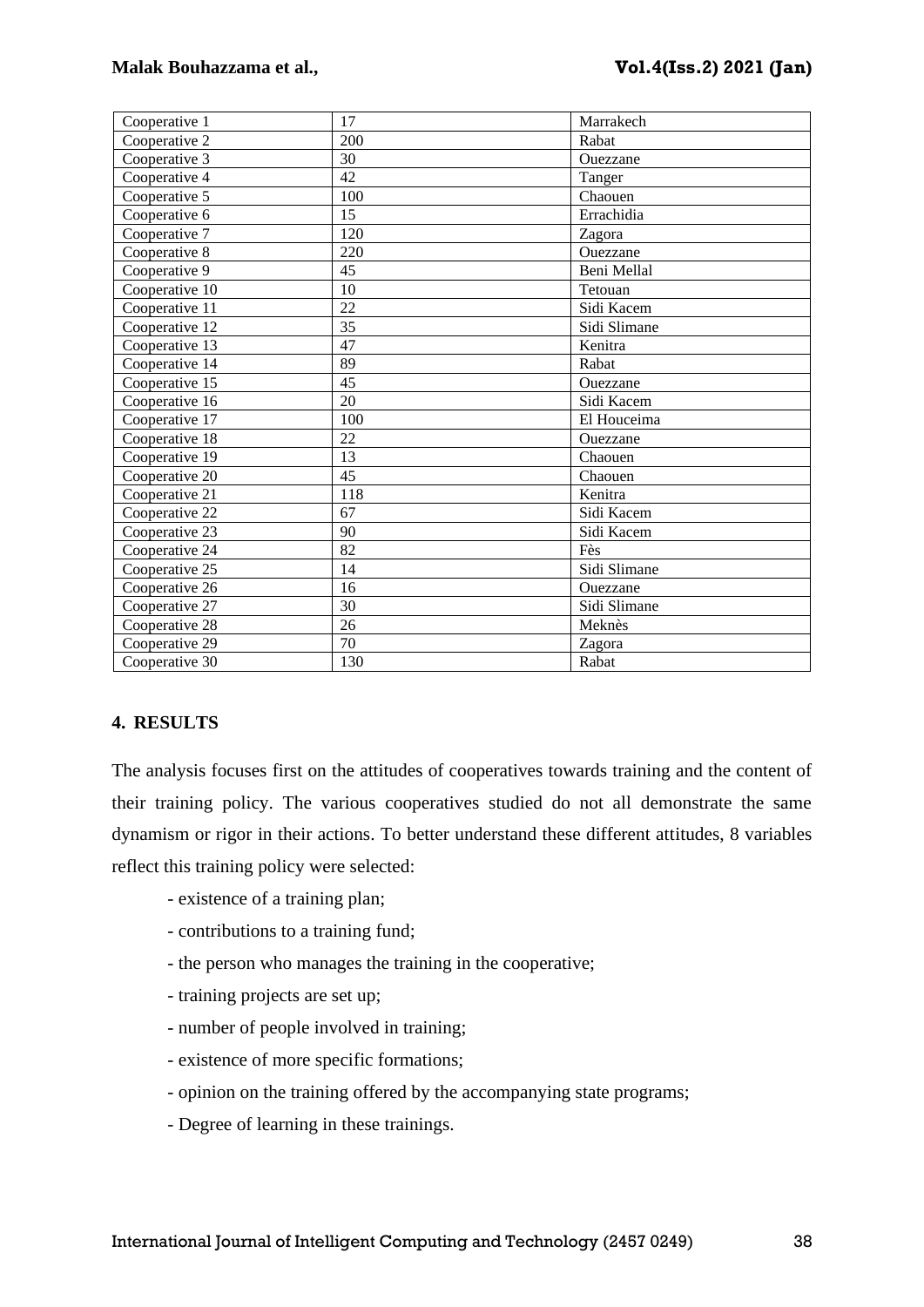The data from this research was based on an exploratory qualitative study. It were collected through interviews. This approach was chosen because of the sensitive nature of most issues. They were collected over a period of six months, due to the travel required to reach most of the exhibition fairs. All coops were contacted directly, interviews ranged from 60 to 90 minutes, with an average duration of approximately 70 minutes. They identified the following results:

1) A positive relationship between cooperative development and training engineering;

2) Cooperative development influences the training process. Thus, the inverse causality was justified.

3) Training engineering is the cornerstone of cooperative development internally and externally;

## **DISCUSSION**

.

The results of this research were of great surprise, the cooperators presented their greed to learn and self develop and have unanimously presented their satisfaction with the support and training programs carried out by the public authorities . However, it has been found that almost 80% do not have a training plan or a specific person who takes care of it based solely on the state training plan, believing that the lack of resources hinders them while they generate turnover considerably. Moreover, illiteracy remains a pervasive problem within cooperatives, the lack of structure and division of tasks also has a negative influence on the training process. On the other hand, many co-operatives learn instantly without planning it and only when necessary, especially for the technical side, but this approach has advantages as well as disadvantages. In terms of benefits, it is less expensive, sometimes free, performed by a parent or friend or family member, but only a few people benefit from it, which monopolizes learning and goes against cooperative principles.

Evaluation of the quality of a training system cannot be limited to a socio-economic approach. Although the use of the concepts of effectiveness, efficiency and equity is not questionable, it does not allow for an accurate account of all the components that are implemented within the training systems. Moreover, the high illiteracy rate among cooperatives seriously hinders the effectiveness and impact of training engineering within Moroccan cooperatives. In this sense, it can be said that young people who leave the school system without qualifications do not pose problems to the school system, or even to the social system, but that they pose problems to the school or training system and the social system. An external evaluation by or for the organization funding the initiative can certainly be an element that allows training to improve and promote better results. It seems to us therefore necessary, not to say indispensable, to deepen the reflection in order to determine which indicators and which method could be used to evaluate the pedagogical dimension of the training systems, on the balance between the different aspects of knowledge and their conative dimension which makes it possible to take into account the level at which education or training is committed to learning.